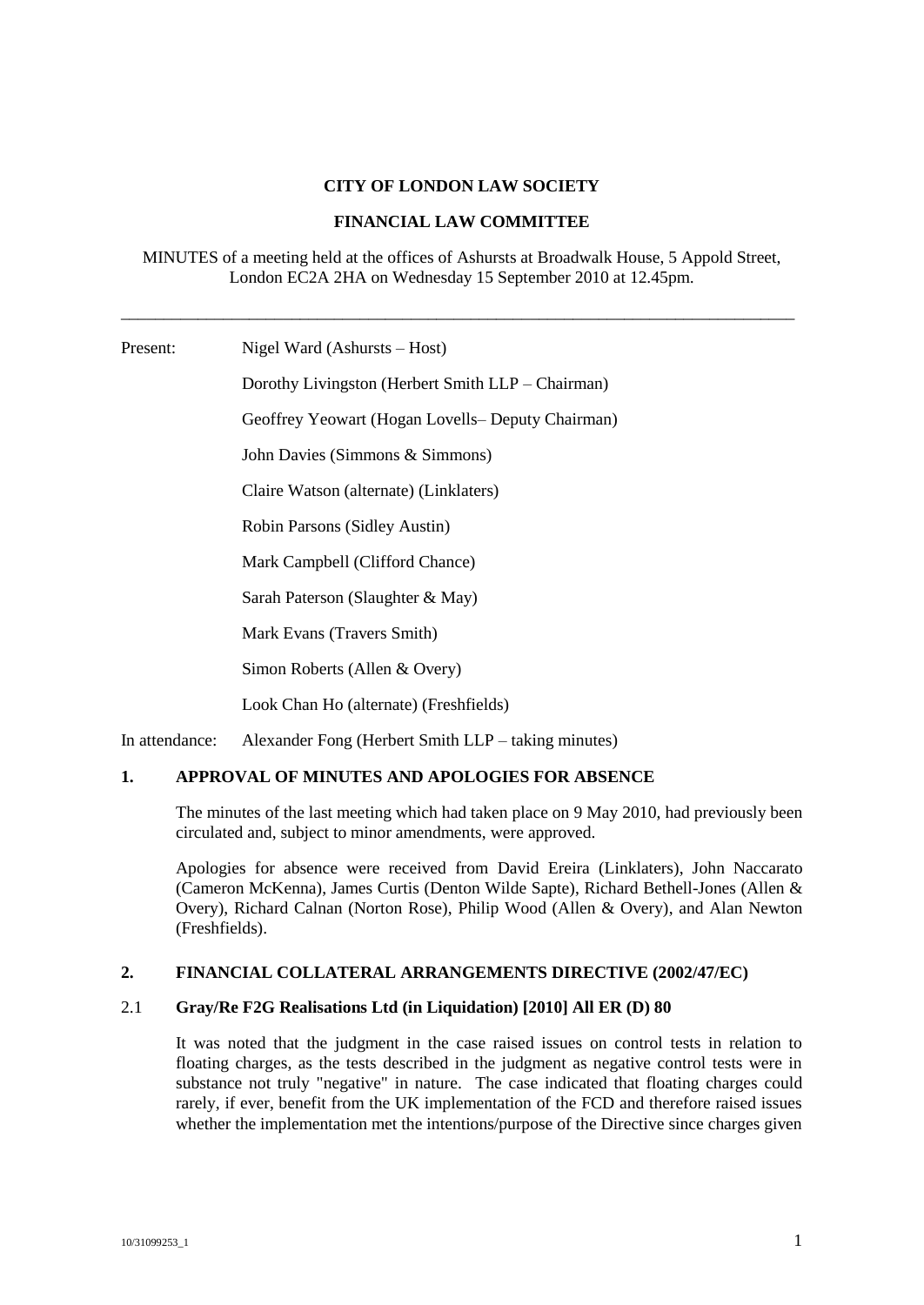to custodian banks and market operators to directly support market operations either were or might be recharacterised as floating charges under English law.

It was reported that the CLLS FCD working party had been formulating representations on points which should be clarified or changed following the judgment for submission to the Treasury. Robin Parsons is leading the FCD working party.

### 2.2 **Treasury consultation on UK implementation of Directive 2009/44/EC amending the Settlement Finality Directive (98/26/EC) and the FCD**

It was reported that the Treasury had launched a consultation on 13 August 2010 on the UK's implementation of the 2009 Directive. The consultation was due to close on 29 October 2010. It was noted that the Financial Markets and Insolvency (Settlement Finality) Regulations 1999 (as amended) and the Financial Collateral Arrangements (No.2) Regulations 2003 (as amended), which implemented the SFD and FCD respectively, would be amended by a new statutory instrument to implement the new Directive.

*Afternote: submission on consultation available.*

### **3. FINANCIAL STABILITY**

#### 3.1 **Government proposals on Effective Resolution Arrangements for Investment Banks**

The Committee was reminded that under a sunset clause in the Banking Act 2009, the effective resolution arrangements regime was due for a review in March 2011. Following the government's earlier consultation, a summary of responses was published on 29 July 2010 and the government's conclusions and further proposals would be published in September 2010.

*Afternote: since the last meeting a working party headed by Dorothy Livingston has commented on the consultation and the submission is available on the CLLS website.*

### 3.2 **Treasury recent thinking on management of the cost of resolution**

It was noted that the Treasury appeared to be paying close attention to developments in the EU's process on cross-border insolvency. A communication, to be launched in mid-October 2010, would mark the beginning of the EU process, which is expected to last for five years.

#### 3.3 **Banking Liaison Panel**

It was reported that a small number of responses were received on the topic of small companies or small subsidiaries belonging to large groups in response to the Treasury's Banking Liaison Panel's consultation on the Code of Practice.

#### **4. INSOLVENCY**

#### 4.1 **Insolvency Law Reform Consultation**

It was noted that the Insolvency Service consultation on restructuring moratorium was launched on 26 July 2010 and the deadline was on 18 October 2010. It was reported that Geoffrey Yeowart was invited to attend a stakeholder group meeting earlier in which the moratorium proposals were discussed. A number of points raised were discussed: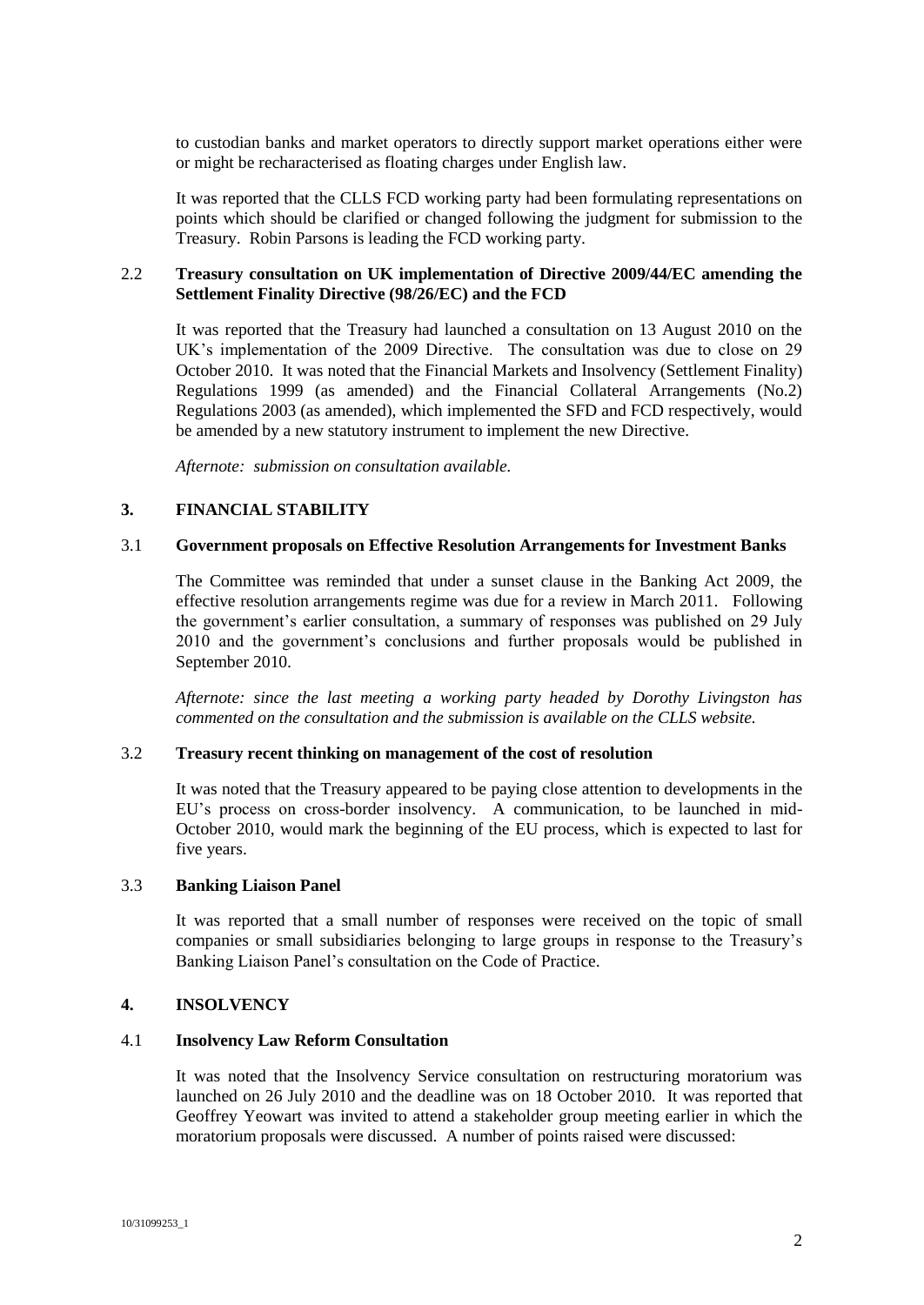*Afternote: a working party, headed by Geoffrey Yeowart has commented on the consultation and the submission is available on the CLLS website.*

## 4.2 **Insolvency Rules Modernisation**

It was reported that a stakeholder focus group meeting on Insolvency Rules Modernisation was held in July and the draft Rules which would bring further changes to the substance of the provisions under the new Insolvency Rules, which came in force in April 2010 (and subject to further change in April 2011), would be published in the coming months for the public to comment. It was noted that the deadline for consultation was expected to be at the end of January 2011 and the rules would be expected to come in force in April 2012. It was noted that it was envisaged that there would be more time for practitioners to consider the implementation of the new Rules.

#### **5. REGISTRATION OF CHARGES**

#### 5.1 **Consultation on registration of charges under the Companies Act 2006**

It was reported that there had been further communication with DBIS following the submission of the Committee's paper in response to the consultation. It was noted that it was uncertain whether registration requirements for charges created by overseas companies would be reduced. With regard to the scope covered by charging requirements, it was noted that the proposed rules would seem to extend to any security interest subject to exemptions; it was noted that only charges should be subject to the requirements to avoid extension of the requirements to security interests such as solicitors' liens, which would create problems with regulation and enforcement. The working party, led by Richard Calnan, would continue dialogue with DBIS.

#### 5.2 **Scottish floating charges and the BAD Act 2007**

It was noted that proposals on cross-registration would avoid the need for separate registration in England and Wales / Scotland. However, it was noted that there would potentially be issues on re-characterisation of charges that initially did not appear to be floating charges. The BAD Act is based on the assumption that it is known what the assets are from the outset, which is not usually the case. Dorothy Livingston and Geoffrey Yeowart are on a Committee with DBIS and Companies House, the FMLC, the Scottish Registrar and Scottish Experts considering the issues involved and preparing a report for the Scottish Government. The next meeting would be in Edinburgh on  $30<sup>th</sup>$  September following which it was hoped the report would be finalised.

*Afternote: the revised draft report is still awaited.*

### **6. COMPANIES ACT 2006 (S39) AND ULTRA VIRES DOCTRINE**

It was reported that the working party note on the effect of the Companies Act 2006 on the ultra vires doctrine had been completed and was ready to be published. It was noted that the CLLS Company Law Committee and the Law Society and Bar Company Law Committee had been studying the potential restrictive effects of the objects clauses in legacy company memoranda. However, it was noted that this should not pose great problems as newly incorporated companies would now adopt new-style articles of association and existing companies could simply amend their articles.

*Afternote: this Note is now available on the CLLS website. [Anne to check]*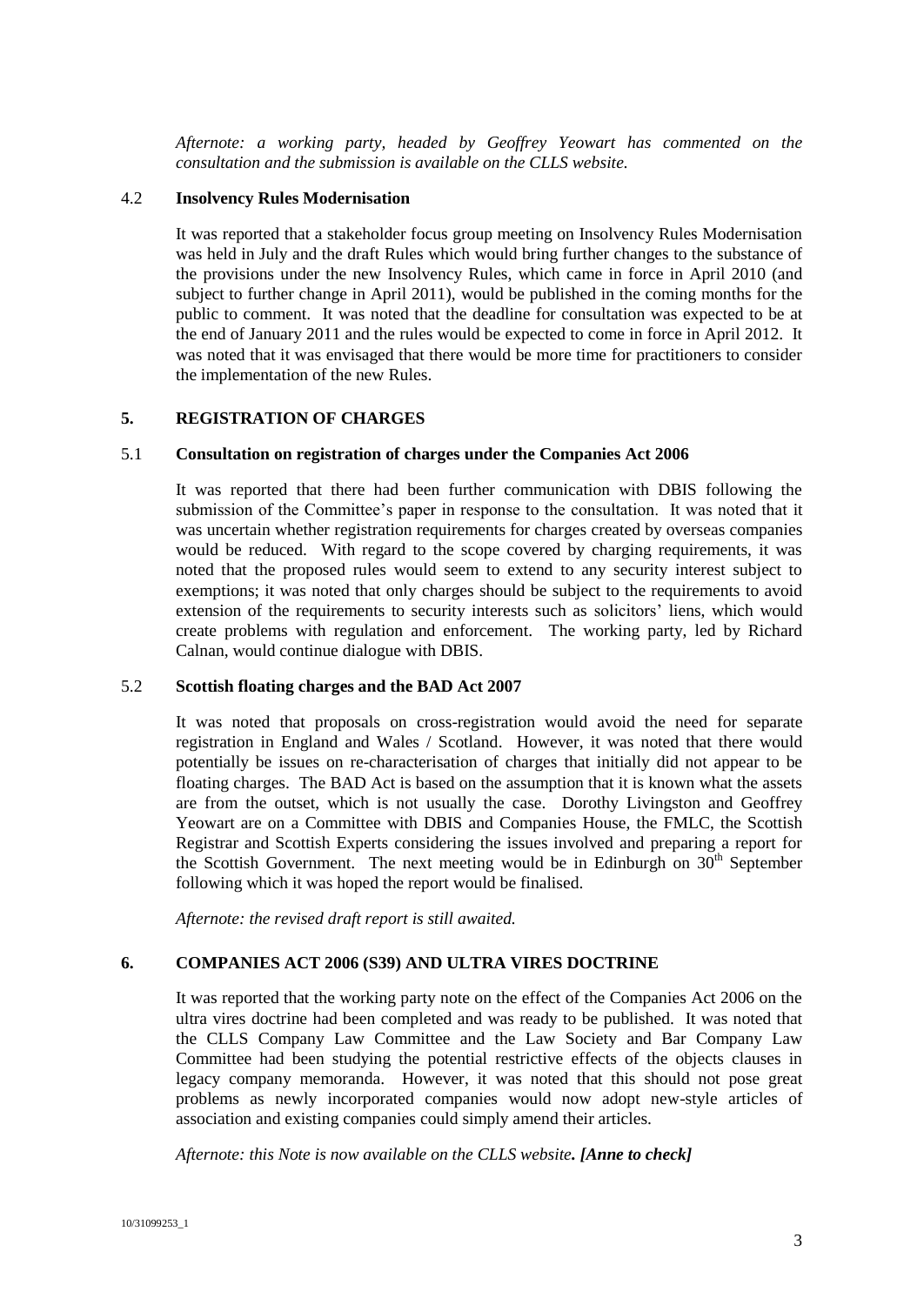## **7. BRUSSELS 1 REGULATION – GREEN PAPER**

It was noted that there was nothing new to report.

### **8. ROME I REGULATION – ARTICLE 14 ASSIGNMENTS**

It was reported that questions had been raised on the proposed mandatory application of the law of the assignor's jurisdiction under the assignment provisions (Article 14) of Rome I. In particular points were raised on the principle of freedom of contracts and legal certainty.

It was noted that the European Commission was considering conducting a further survey of EU and EEA states.

*Afternote: a consortium led by BIICL has been appointed to carry out a survey for the Commission.*

# **9. PENALTY CLAUSES UNDER SCOTS LAW-SCOTTISH GOVERNMENT CONSULTATION ON THE PENALTY CLAUSES (SCOTLAND) BILL**

It was reported that the consultation had been closed and that the Scottish Law Society had submitted a majority view and minority view in response to the consultation. It was the majority view that the proposed mandatory rule under which manifestly unfair penalty clauses would be automatically unenforceable would be damaging to business, whereas the minority view was that clauses would be unenforceable only if grossly unfair. The Committee agreed with the majority view of the Scottish Law Society.

## **10. CONSERVATIVE/LIBERAL COALITION GOVERNMENT AGENDA**

It was noted that there are various banking items which may be of interest to the Committee including:

- 10.1.1 Government Consultation. A new approach to financial regulation: judgement, focus and stability (Close date 18 October 2010). It was resolved that the Committee would not provide comments on this; and
- 10.1.2 Secured Leading Reform Bill 2010-11 (Private Members' Bid sponsored by George Eustice. It was noted that no draft had been published yet.

*Afternote: the bill has been published and would impede enforcement of fixed charges over land.. Progress will be watched and observations made if it reaches an appropriate stage.*

### **11. AOB**

#### 11.1 **Ministry of Justice consultation on European Contract Law**

It was reported that the Ministry of Justice had started a consultation on the European Commission's Green Paper on a European Contract Law for consumers and businesses and that the consultation process would end on 26 November. It was noted that the Committee would provide a response.

*Afternote: Committee representatives have contributed to multi-committee submissions by both the CLLS and the Law Society which will shortly be available on the CLLS and Law Society websites respectively.*